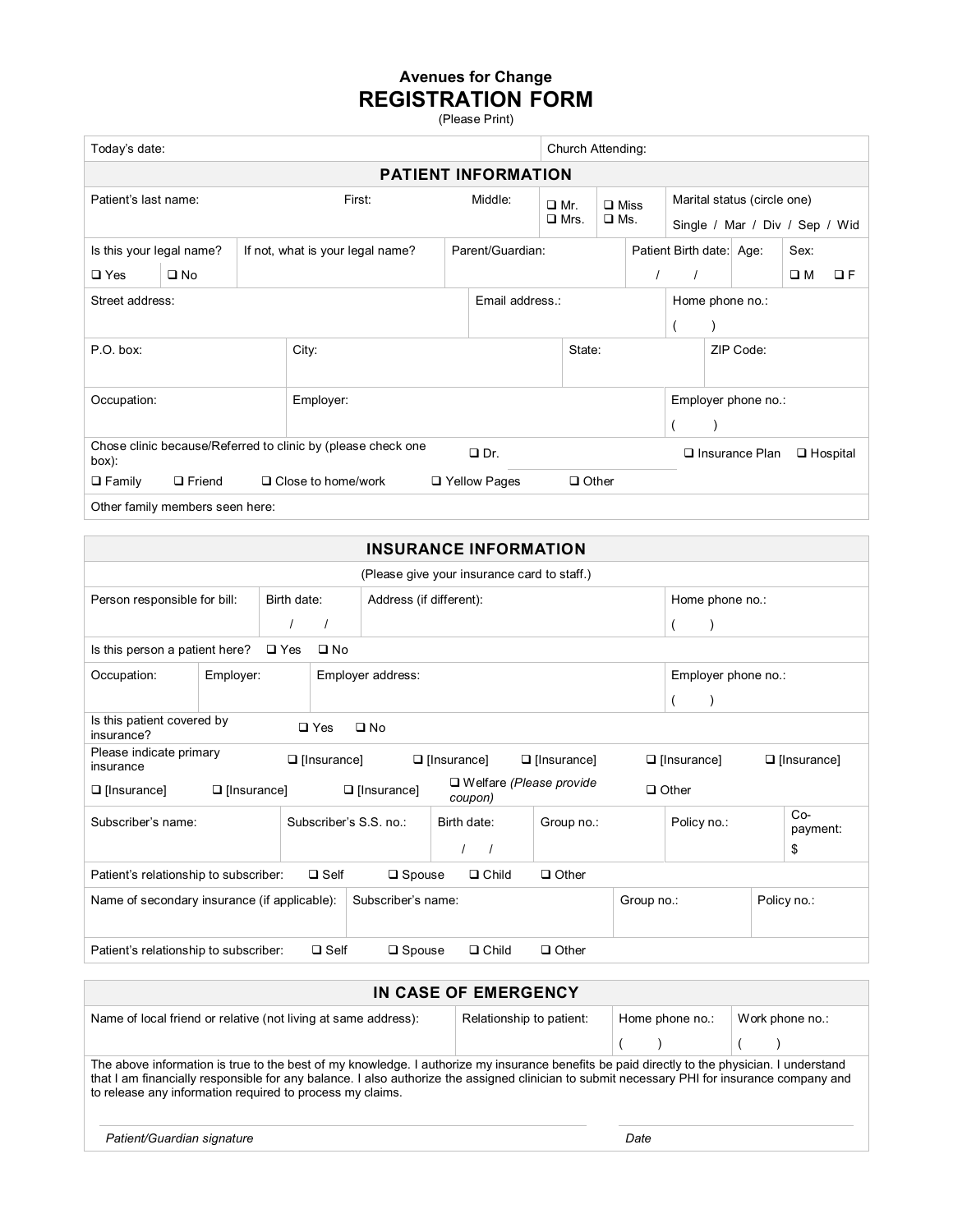Avenues for Change 809 S Patton Rd PO Box 1223 Great Bend, KS 67530 620-792-2206

# In[formed Cons](mailto:HHR@hhrts.net)ent

Welcome to Avenues for Change, [we are a group o](mailto:Info@hhrts.net)f independent licensed therapists ready to serve you and/or your family's mental, emotional and spiritual needs. We are very blessed you have chosen to find peace and healing as well as practical solutions and skills needed to be successful in your personal journey.

As with any personal growth there are risks to consider prior to engaging in services:

Avenues for Change utilizes traditional cognitive, solution-focused, behavior modification, and experiential therapy techniques in addition to traditional talk therapy to meet individual or family needs. You and your therapist will determine the best form of treatment for you and your family. Typically the program we offer consists of twelve weekly sessions. Therapists will discuss and process with you the observations, interactions, emotions, and expectations of each session. As with any treatment, some risk is involved. Emotional and behavior as well as physical symptoms can appear and/or change as you progress in treatment. Please discuss each and every change with your therapist and/or your physician.

Avenues for Change may not provide 24 hour emergency services, if you or a family member is a danger to themselves or others please contact law enforcement and the procedures they have in place for further assessment. However, please contact us during regular business hours for immediate assistance and/or referral for supportive services

PAYMENT FOR SERVICES: Avenues for Change will not accept any payments for service as each individual therapist will bill and accept payments, which will be discussed with you at intake. However, each therapist will generally accept cash, checks, and has the ability to accept credit card or debit card payments. Please talk to staff about options. Scholarships for services will be available, please talk to your therapist for options if it is difficult for you to pay for services In the event you have a person or group that can sponsor services, please have them contact the therapist to make payment arrangements. No personal information will be given about progress or attendance, unless a release has been signed authorizing such.

In the event you would like insurance billed, we will do that for you. Co-pays are expected as outlined by your insurance provider. Statements will be provided as requested as you will receive an EOB from your insurance carrier. If primary insurance does not cover your services and you are having difficulty paying please contact staff to make payment arrangements.

MINOR PARTICIPANTS: Any age can receive benefit from the services provided and are welcome to participate; however, every minor referred will be required to have a parent/guardian participate in order to facilitate the therapeutic process and support ongoing growth. However, as parents/guardians of minors being seen; our obligation is to the child and will share necessary information, deemed by the therapist, or information mandated by law. Additionally, if you bring small children not directly involved in the therapeutic process, please know Avenues for Change is not a "safe area" for children to play and you are fully responsible for the safety and maintenance of them while you are at our office.

Missed appointments: In the event you can't make your scheduled appointment please contact to notify us of your absence. Your therapist may accept email, text and phone notification for absences or other changes. Email is HIPPA secure; however, texting cannot be guaranteed secure, therefore, please don't text personal information. If you choose to no show for 2 appointments, then your time slot may be forfeited without notification and you will go back on the waiting list or an alternative time slot may be sought. Additionally, you may be charged for each no show appointment at \$25/session.

Returned Checks: Checks returned to us by your banking institution for insufficient funds will be charged an additional \$30 service fee.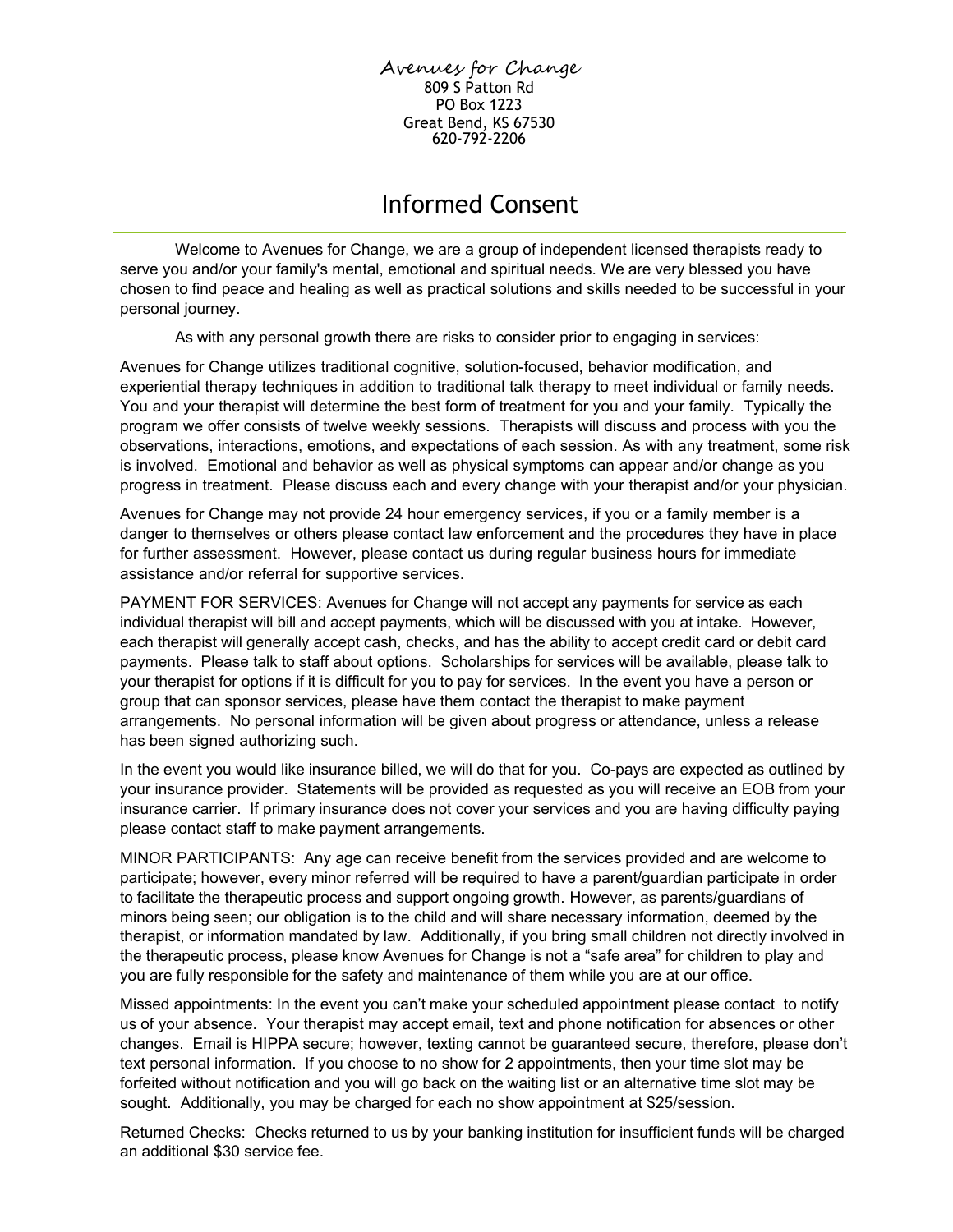WEATHER CONSIDERATIONS: Avenues for Change will operate in all weather conditions except if the USD 428 school district is closed or tornado warnings have been issued for our area. Otherwise, unless you feel it beneficial for you and your family to not attend. Contact the office if you intend to cancel your appointment.

We are extremely grateful you have shared your lives with us and are very thankful God has given us this gift to offer. By the grace of God, the staff at Avenues for Change is committed to serving you and your family and prays for your successful accomplishments of goals and healing. Please don't hesitate to ask questions or communicate with any staff member regarding any feedback.

Participant/Legal Guardian Date Controller and Date Date Date Date Date

**Therapist** Date **Date 2018**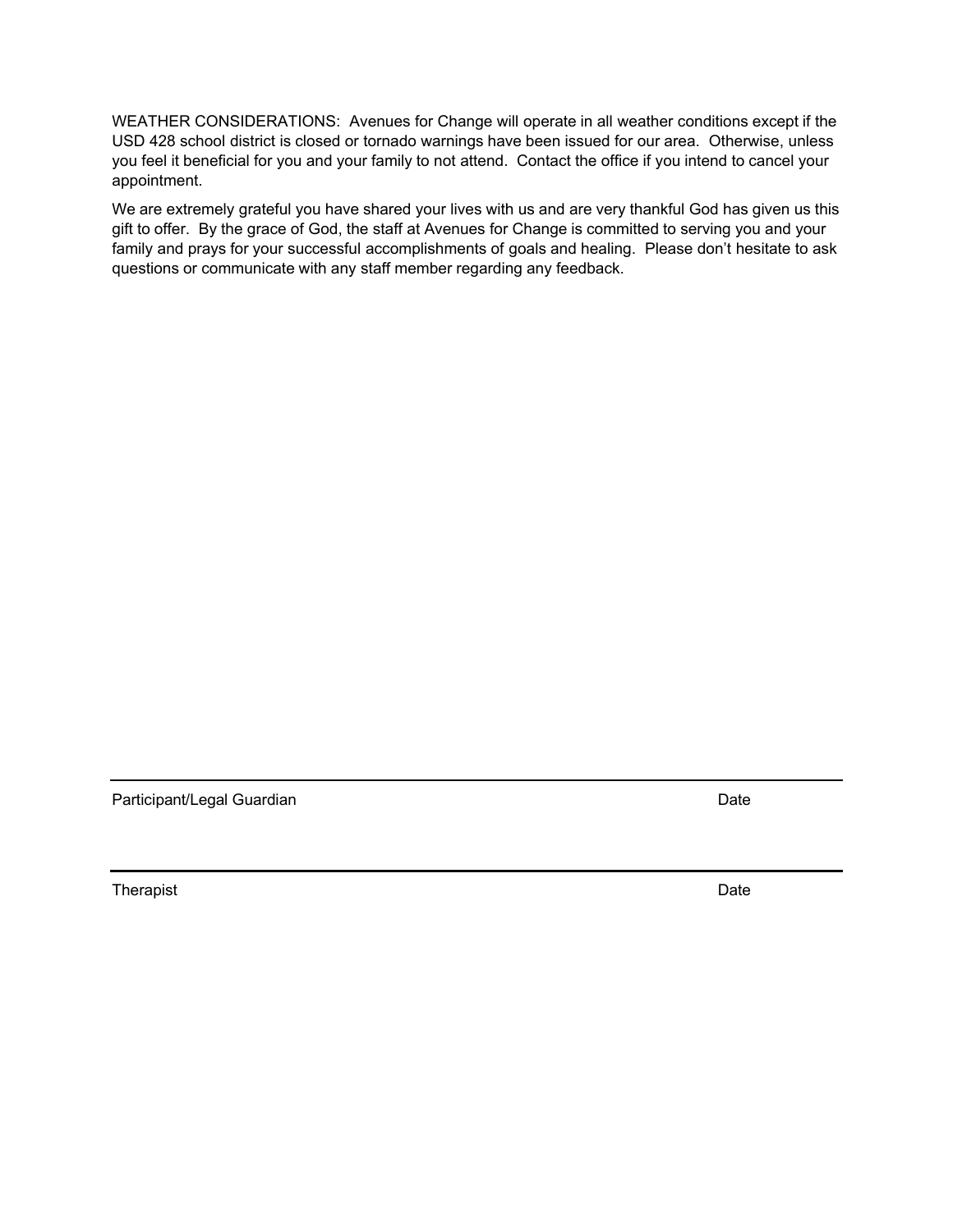# Avenues for Change HIPAA

Name of Provider or Organization: \_\_\_\_Avenues for Change Date Updated: 1/25/2019

Address:\_\_\_\_\_\_ 809 S Patton, PO Box 1223, Great Bend, KS 67530\_

Phone & Email: \_\_\_\_\_ 620.796.2206 or info@a4change.org\_

#### **Your Information. Your Rights. Our Responsibilities.**

This notice describes how medical information about you may be used and disclosed and how you can get access to this information. *Please review it carefully*.

# Your Rights

You have the right to:

- Get a copy of your paper or electronic medical record
- Correct your paper or electronic medical record
- Request confidential communication
- Ask us to limit the information we share
- Get a list of those with whom we've shared your information
- Get a copy of this privacy notice
- Choose someone to act for you
- File a complaint if you believe your privacy rights have been violated

#### Your Choices

You have some choices in the way that we use and share information as we:

- Tell family and friends about your condition
- Provide disaster relief
- Include you in a hospital directory
- Provide mental health care
- Market our services and sell your information
- Raise funds

#### Our Uses and Disclosures

We may use and share your information as we:

- Treat you
- Run our organization
- Bill for your services
- Help with public health and safety issues
- Do research
- Comply with the law
- Respond to organ and tissue donation requests
- Work with a medical examiner or funeral director
- Address workers' compensation, law enforcement, and other government requests
- Respond to lawsuits and legal actions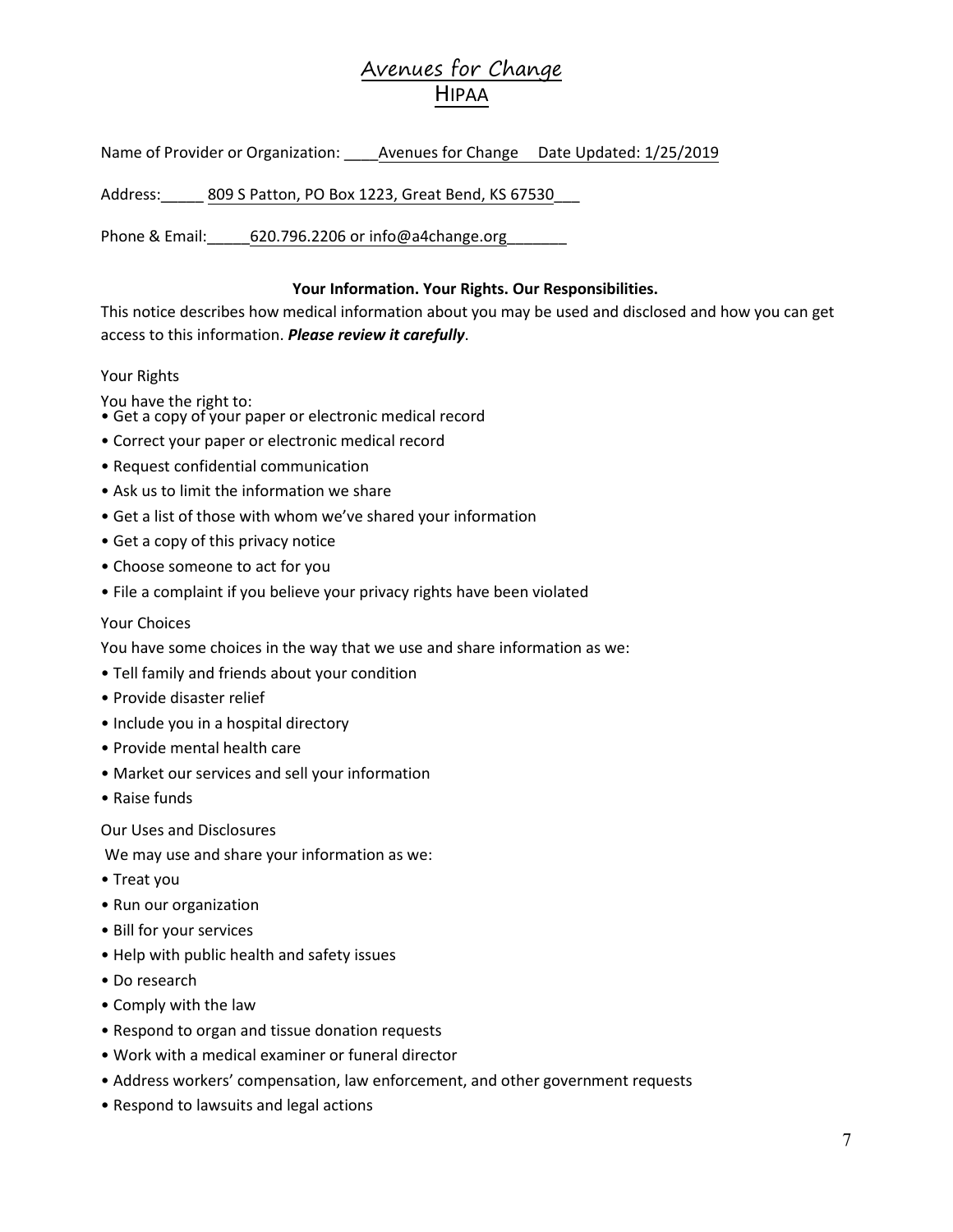# **Your Rights**

# *When it comes to your health information, you have certain rights.*

This section explains your rights and some of our responsibilities to help you.

# **Get an electronic or paper copy of your medical record**

- You can ask to see or get an electronic or paper copy of your medical record and other health information we have about you. Ask us how to do this.
- We will provide a copy or a summary of your health information, usually within 30 days of your request. We may charge a reasonable, cost-based fee.

## **Ask us to correct your medical record**

- You can ask us to correct health information about you that you think is incorrect or incomplete. Ask us how to do this.
- We may say "no" to your request, but we'll tell you why in writing within 60 days.

# **Request confidential communications**

- You can ask us to contact you in a specific way (for example, home or office phone) or to send mail to a different address.
- We will say "yes" to all reasonable requests.

# **Ask us to limit what we use or share**

- You can ask us not to use or share certain health information for treatment, payment, or our operations.
- We are not required to agree to your request, and we may say "no" if it would affect your care. If you pay for a service or health care item out-of-pocket in full, you can ask us not to share that information for the purpose of payment or our operations with your health insurer. We will say "yes" unless a law requires us to share that information.

#### **Get a list of those with whom we've shared information**

- You can ask for a list (accounting) of the times we've shared your health information for six years prior to the date you ask, who we shared it with, and why.
- We will include all the disclosures except for those about treatment, payment, and health care operations, and certain other disclosures (such as any you asked us to make). We'll provide one accounting a year for free but will charge a reasonable, cost-based fee if you ask for another one within 12 months.

#### **Get a copy of this privacy notice**

• You can ask for a paper copy of this notice at any time, even if you have agreed to receive the notice electronically. We will provide you with a paper copy promptly.

#### **Choose someone to act for you**

- If you have given someone medical power of attorney or if someone is your legal guardian, that person can exercise your rights and make choices about your health information.
- We will make sure the person has this authority and can act for you before we take any action.

#### **File a complaint if you feel your rights are violated**

- You can complain if you feel we have violated your rights by contacting us using the information on page 1.
- You can file a complaint with the U.S. Department of Health and Human Services Office for Civil Rights by sending a letter to 200 Independence Avenue, S.W., Washington, D.C. 20201, calling 1-877-696-6775, or visiting **www.hhs.gov/ocr/privacy/hipaa/complaints/**.
- We will not retaliate against you for filing a complaint.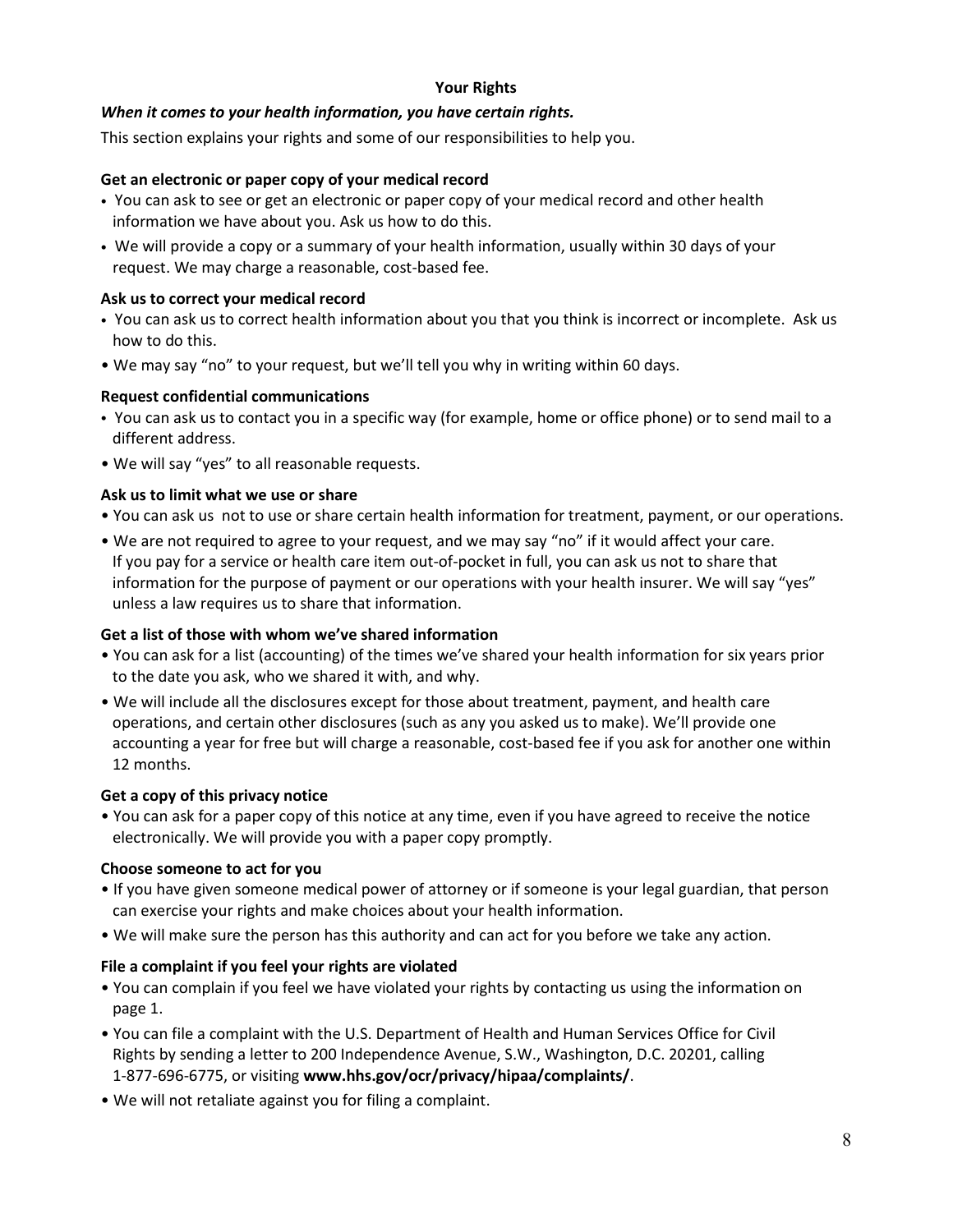# **Your Choices**

# *For certain health information, you can tell us your choices about what we share.*

If you have a clear preference for how we share your information in the situations described below, talk to us. Tell us what you want us to do, and we will follow your instructions.

## **In these cases, you have both the right and choice to tell us to:**

- Share information with your family, close friends, or others involved in your care
- Share information in a disaster relief situation
- Include your information in a hospital directory

If you are not able to tell us your preference, for example if you are unconscious, we may go ahead and share your information if we believe it is in your best interest. We may also share your information when needed to lessen a serious and imminent threat to health or safety.

#### **In these cases we never share your information unless you give us written permission:**

- Marketing purposes
- Sale of your information
- Most sharing of psychotherapy notes

# **Our Uses and Disclosures**

# *How do we typically use or share your health information?*

We typically use or share your health information in the following ways.

#### **Treat you**

• We can use your health information and share it with other professionals who are treating you.

*Example: A doctor treating you for an injury asks another doctor about your overall health condition.*

#### **Run our organization**

• We can use and share your health information to run our practice, improve your care, and contact you when necessary.

*Example: We use health information about you to manage your treatment and services.*

#### **Bill for your services**

• We can use and share your health information to bill and get payment from health plans or other entities. *Example: We give information about you to your health insurance plan so it will pay for your services.*

#### *How else can we use or share your health information?*

We are allowed or required to share your information in other ways – usually in ways that contribute to the public good, such as public health and research.

We have to meet many conditions in the law before we can share your information for these purposes. For more information see: **[www.hhs.gov/ocr/privacy/hipaa/understanding/consumers/index.html](http://www.hhs.gov/ocr/privacy/hipaa/understanding/consumers/index.html)**.

#### **Help with public health and safety issues**

- We can share health information about you for certain situations such as:
- Preventing disease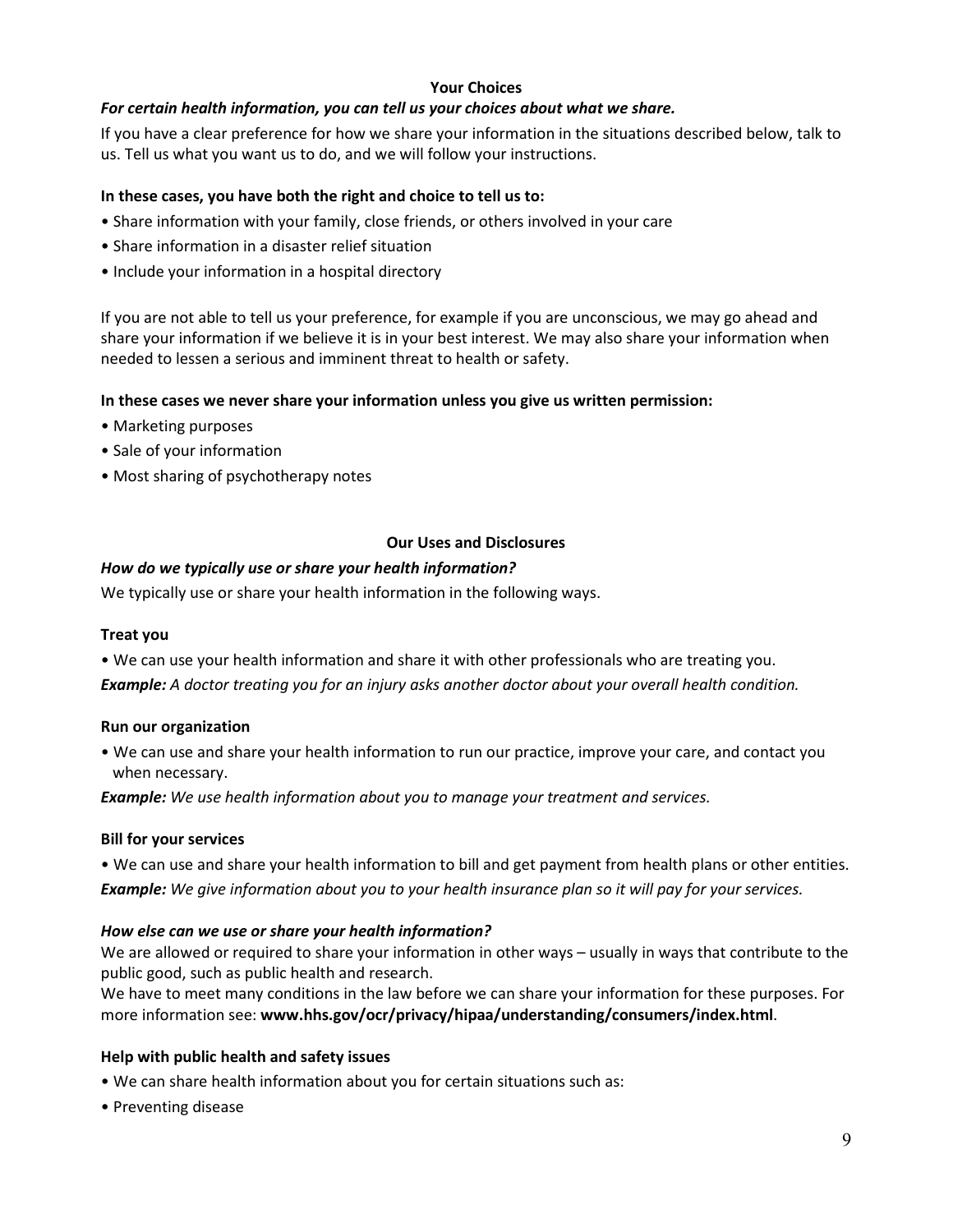- Helping with product recalls
- Reporting adverse reactions to medications
- Reporting suspected abuse, neglect, or domestic violence
- Preventing or reducing a serious threat to anyone's health or safety

#### **Do research**

• We can use or share your information for health research.

#### **Comply with the law**

• We will share information about you if state or federal laws require it, including with the Department of Health and Human Services if it wants to see that we're complying with federal privacy law.

#### **Respond to organ and tissue donation requests**

• We can share health information about you with organ procurement organizations.

## **Work with a medical examiner or funeral director**

• We can share health information with a coroner, medical examiner, or funeral director when an individual dies.

#### **Address workers' compensation, law enforcement, and other government requests**

- We can use or share health information about you:
- For workers' compensation claims
- For law enforcement purposes or with a law enforcement official
- With health oversight agencies for activities authorized by law
- For special government functions such as military, national security, and presidential protective services

#### **Respond to lawsuits and legal actions**

• We can share health information about you in response to a court or administrative order, or in response to a subpoena.

Person Responsible for HIPAA Notification: \_\_\_\_\_ Each independent clinician

#### **Our Responsibilities**

- We are required by law to maintain the privacy and security of your protected health information.
- We will let you know promptly if a breach occurs that may have compromised the privacy or security of your information.
- We must follow the duties and privacy practices described in this notice and give you a copy of it.
- We will not use or share your information other than as described here unless you tell us we can in writing. If you tell us we can, you may change your mind at any time. Let us know in writing if you change your mind.

For more information see: **[www.hhs.gov/ocr/privacy/hipaa/understanding/consumers/noticepp.html](http://www.hhs.gov/ocr/privacy/hipaa/understanding/consumers/noticepp.html)**.